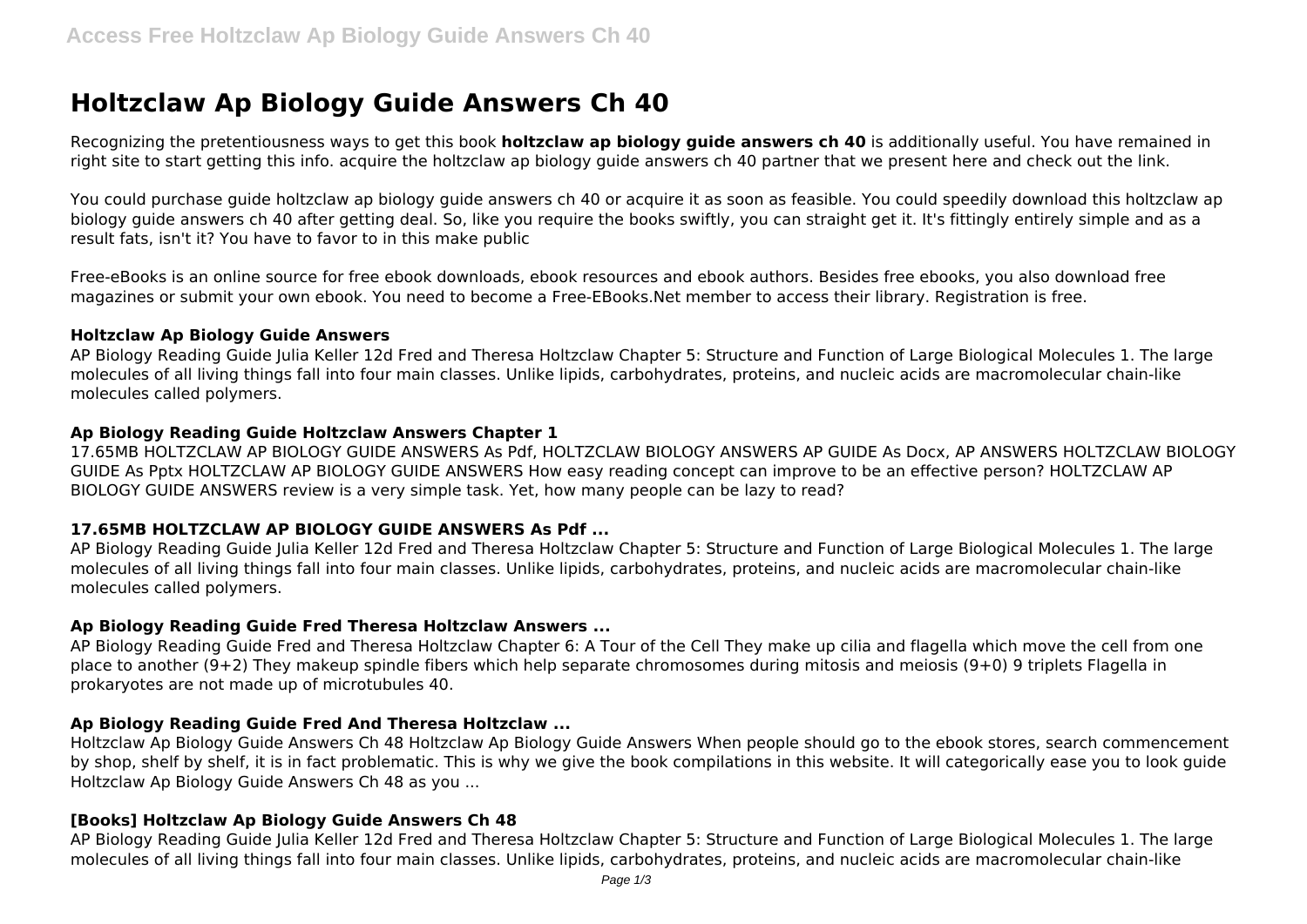molecules called polymers.

#### **Ap Biology Reading Guide Fred And Theresa Holtzclaw ...**

all. We allow Ap Biology Reading Guide Fred And Theresa Holtzclaw Answers Chapter 25 and numerous books collections from fictions to scientific research in any way. along with them is this Ap Biology Reading Guide Fred And Theresa Holtzclaw Answers Chapter 25 that can be your partner.

# **[MOBI] Ap Biology Reading Guide Fred And Theresa Holtzclaw ...**

Amazon.com: AP Biology: To Accompany Pearson's Campbell Biology Programs (9780321856630): Reece, Jane B, Holtzclaw, Fred W: Books

# **AP Biology: To Accompany Pearson's Campbell Biology ...**

If  $p =$  frequency of the dominant allele (R) and  $q =$  frequency of the recessive allele (r),  $q2 =$  frequency of the homozygous recessive genotype = 25%, so  $q= 50$ %. Since  $p+ q= 1$ ,  $p= 50$ %. Homozygous dominant (RR) individuals =  $p2= 25$ % of the population = (500)(0.25) = 125 individuals.

# **Chapter 23: Evolution of Populations - Biology E-Portfolio**

I am in need of the answers or answer keys for the Ap Bio reading guides by Fred and Theresa Holtzclaw. I need to check my answers!!!! Source(s): find answers ap biology reading guides fred theresa holtzclaw: https://shortly.im/1EwH9

# **Where can i find the answers to AP Biology reading guides ...**

AP Biology Reading Guide Chapter 1: Introduction: Themes in the Study of Life Fred and Theresa Holtzclaw Ap biology reading guide fred and theresa holtzclaw answers chapter 5

# **Ap Biology Reading Guide Fred And Theresa Holtzclaw ...**

JUNCTION Online Library Ap Biology Reading Guide Fred And Theresa Holtzclaw Answers Chapter 4 Ap Biology Reading Guide Fred And Theresa Holtzclaw Answers Chapter 4 When people should go to the books stores, search inauguration by shop, shelf by shelf, it is in point of fact problematic. This is why we allow the book compilations in this website.

# **Ap Biology Reading Guide Answers Chapter 33**

[Books] Ap Biology Chapter 40 Reading Guide Answers AP Biology Reading Guide Chapter 43: The Immune System Fred and Theresa Holtzclaw 2 Explain the role of the Toll receptor in producing antimicrobial peptides noeloUs loaetb -{o S' "tz" s"!S 01r 71 r~ f } ii tiCr It' 3 List the three innate defenses

# **[DOC] Chapter 43 Ap Biology Reading Guide Answers**

Answers Holtzclaw Ap Biology Guide Answers AP Biology Reading Guide Chapter 32: An Introduction to Animal Diversity Fred and Theresa Holtzclaw With a protostome, the blastopore (which is the opening into the archenteron) becomes the mouth (first mouth), and a second opening in the

# **Kindle File Format Holtzclaw Ap Biology Guide Answers Ch 49**

AP Biology Reading Guide Julia Keller 12d Fred and Theresa Holtzclaw Chapter 5: Structure and Function of Large Biological Molecules 1. The large molecules of all living things fall into four main classes. Unlike lipids, carbohydrates, proteins, and nucleic acids are macromolecular chain-like molecules called polymers.